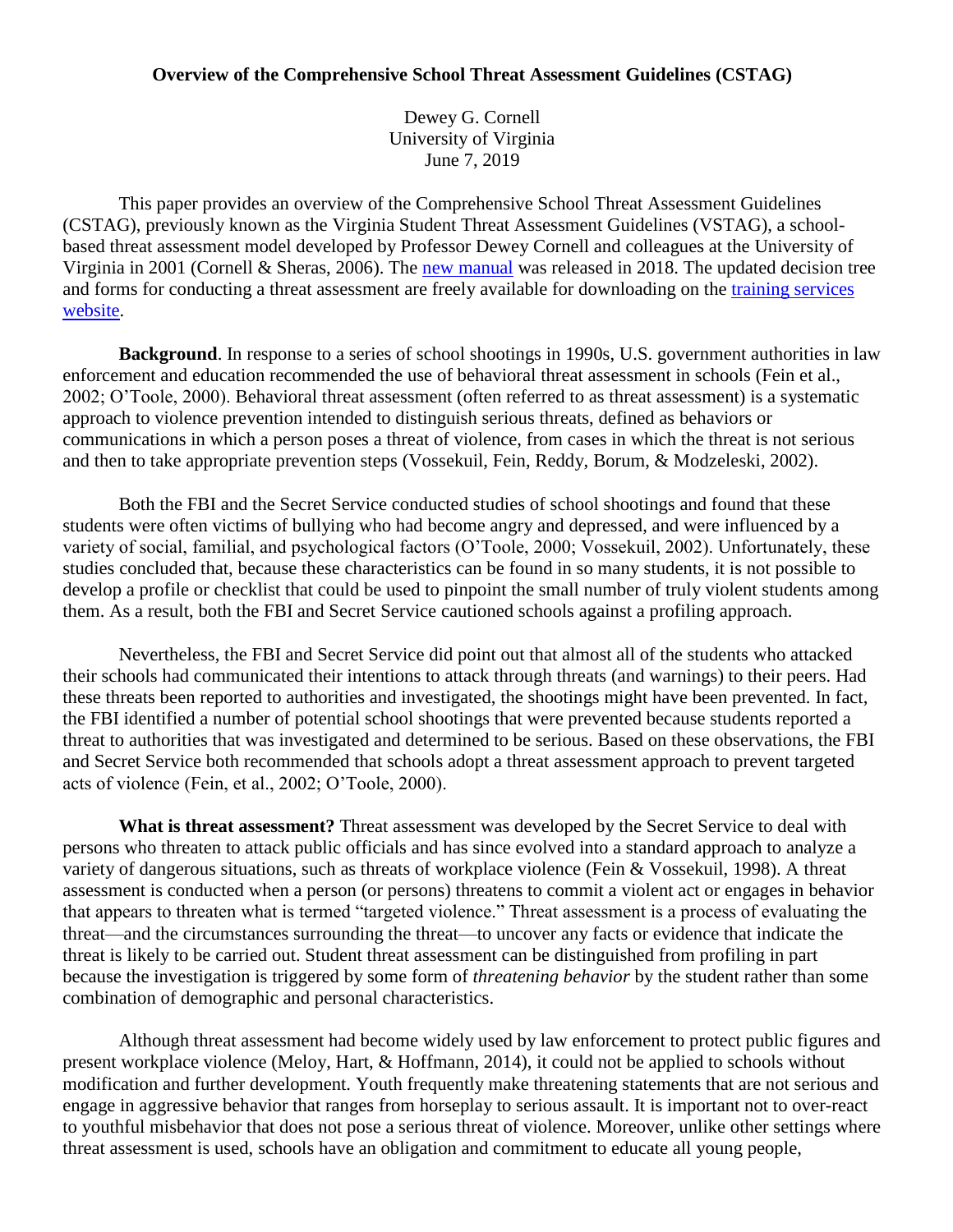regardless of their adjustment problems and difficulties. Consequently, the methods and goals of school threat assessment for students are not the same as those for other populations. In school settings, threat assessment is a problem-solving approach to violence prevention that involves assessment and intervention with students who have threatened violence in some way. *The primary goal of threat assessment is safety for everyone, but another important goal is to help the student to be successful in school.*

## **CSTAG Model**

In response to the 1999 FBI conference on school shootings, a group at the University of Virginia led by Dr. Dewey Cornell developed a threat assessment model for schools. This model integrated recommendations from FBI and Secret Service studies of school shootings (Fein et al., 2002; O'Toole, 2000) with practical advice and field-tested experiences obtained from educators working in Virginia public schools (Cornell & Sheras, 2006). *School-based threat assessment must be a flexible and efficient process that can quickly resolve threats that are not serious and concentrate efforts on the small number of serious threats.* Notably, the CSTAG model provides teams with guidelines to distinguish whether a threat is transient (not serious) or substantive (poses a continuing risk to others). Accurately distinguishing between transient and substantive threats helps the school team both to avoid over-reacting to threats that are not serious and to focus its attention on serious threats that merit protective action (Burnette, Datta, & Cornell, 2017).

A transient threat is a broad category including all threats that do not reflect a genuine intent to harm others (Burnette, Datta, & Cornell, 2017; Cornell & Sheras, 2006). Most student threats are transient threats that reflect expressions of humor, anger, frustration, or fear (Cornell et al., 2004; Nekvasil & Cornell, 2012). Transient threats include a variety of qualitatively different threats that are not serious. Some examples are a student shouting "I'm gonna kill you" as a joke or playfully using his or her fingers to shoot another classmate. Another student might say "I'm gonna kill you" as a competitive statement during a game. Still other transient threats are expressions of anger that do not reflect a serious intent to harm someone, such as a student stating rhetorically "I'd like to kill that jerk" in anger but not actually possessing an intent or plan to kill anyone (Cornell & Sheras, 2006). Transient threats can be provocative and disruptive, but from a threat assessment perspective, they do not reflect a real intent to harm others.

In contrast to transient threats, substantive threats are behaviors or statements that represent a serious risk of harm to others (Cornell & Sheras, 2006). According to the CSTAG model, substantive threats are characterized by qualities that reflect serious intent, such as planning and preparation, recruitment of accomplices, and acquisition of a weapon. Examples of likely substantive threats include a student threatening "I'll get you next time" after a fight and refusing mediation for the dispute, or a student who threatens to stab a classmate and is found to have a knife in her backpack.

The distinction between transient and substantive threats is critical to determining appropriate responses and management strategies. The CSTAG model guides school teams in resolving and responding to student threats according to a decision tree. The first version of the decision tree had seven steps. The new version (see below) is reconfigured to highlight five main steps, but describes the same process and involves the same decisions and actions.

# **Decision Tree Process**

At Step 1, the team evaluates the threat by interviewing witnesses, noting the exact content of the threat, and gathering information on the circumstances in which the threat was made. In most cases, the threatening student is interviewed and given an opportunity to explain what he or she meant by the threatening statement or behavior.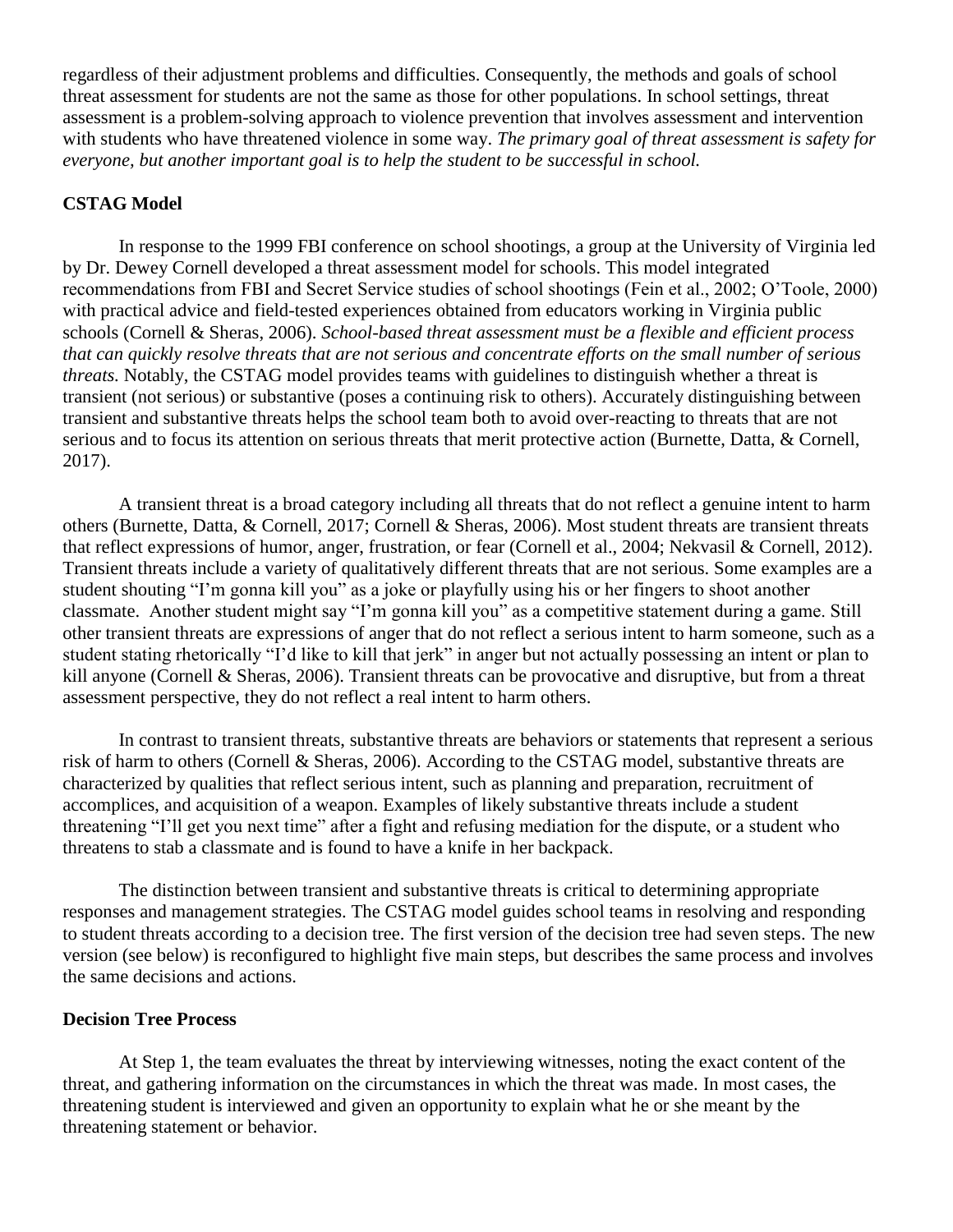

At Step 2, all available information is used by the school teams to consider the credibility and seriousness of the threat. A threat is considered transient if it can be determined that the student has no intent to

carry out the threat. If the student is cooperative and provides a convincing explanation or apology, the threat is considered transient and the assessment is concluded here. Transient threats do not require protective action or security efforts. On the other hand, if the team is unable to resolve the threat or they are unsure about the threat's status, then the decision tree directs them to respond to the threat as a substantive threat.

At Step 3, teams respond to a substantive threat. All substantive threat responses require protective action, which varies depending on the circumstances of the threat and how the threat might be carried out. At a minimum, protective action typically involves notifying the intended victim and his or her parents, as well as contacting the parents of the student who made the threat. Protective action could also involve increased monitoring or supervision of the threatening student. Depending on the nature and credibility of the threat, substantive threats are further classified as either "serious substantive" or "very serious substantive" threats.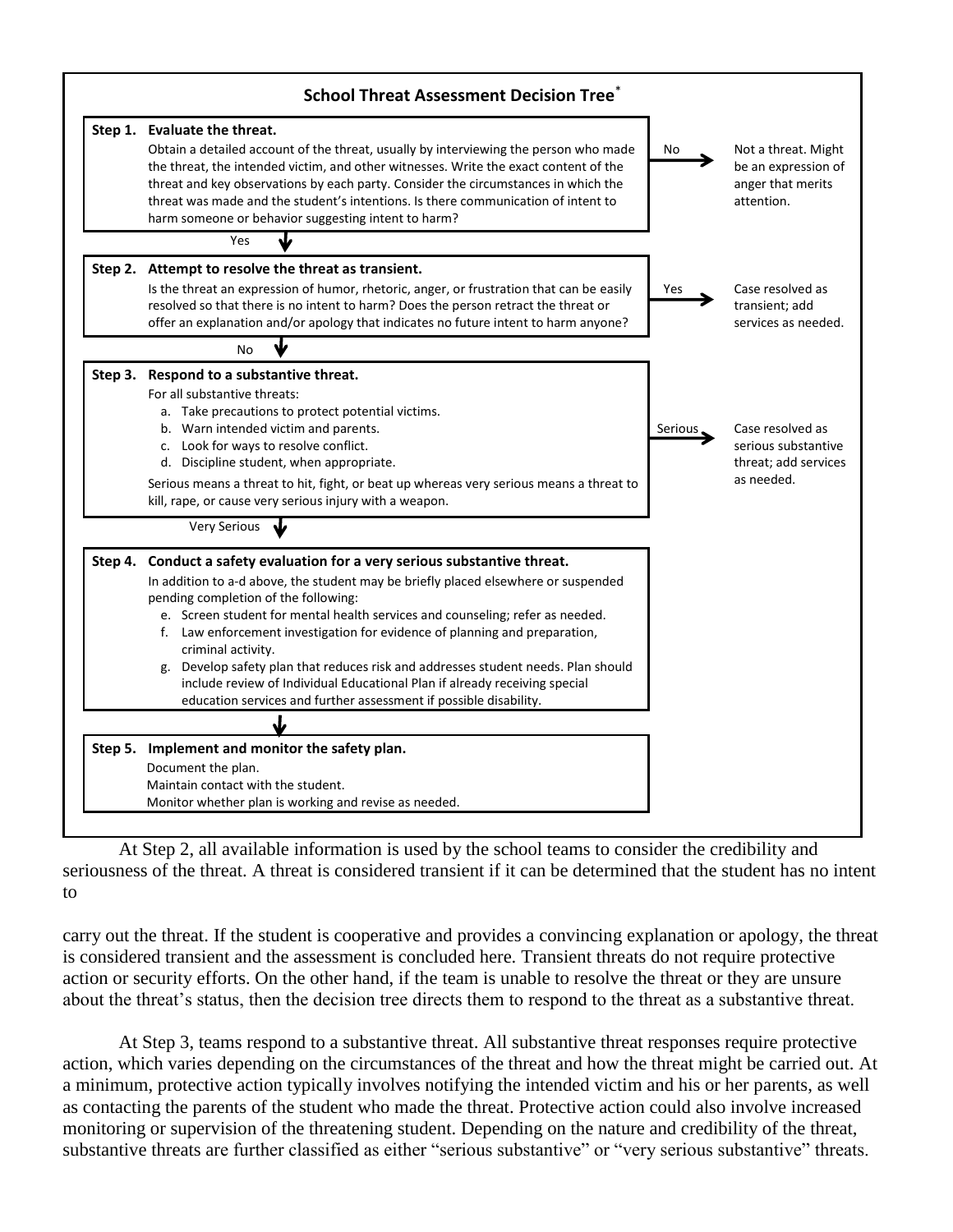Threats involving a simple assault or a fight are classified as "serious substantive" and resolved at this point. In contrast, a "very serious substantive" threat typically involves a threat to kill or a threat to use a lethal weapon or inflict severe injury on someone.

Step 4 is undertaken for very serious substantive threats. In addition to the protective actions taken at Step 3, the school team will take three additional actions. First, the student will be screened for mental health services or counseling. This typically involves interviewing by a mental health professional with the goals of determining whether the student needs mental health services and understanding what conflict or problem underlies the threat. Second, there is a law enforcement investigation of the case. This investigation will look for evidence of planning and preparation, to determine whether a crime has been committed, and assess what additional protective actions might be needed. The third action is to integrate findings from the mental health assessment and law enforcement investigation into a safety plan. The student might be suspended from school for several days until this plan can be formulated. The safety plan determines the conditions under which the student can return to school or have a change in placement.

At Step 5, the team implements and monitors the safety plan formulated at Step 4. The team maintains contact with the student and makes any necessary changes to the safety plan. In some cases the student may need ongoing monitoring and long-term services.

# **Research Support**

 $\overline{a}$ 

The Comprehensive School Threat Assessment Guidelines has been examined in a series of studies involving hundreds of schools. After three controlled studies demonstrated positive outcomes, the threat assessment model was submitted for review by the National Registry of Evidence-based Programs and Practices (NREPP). In 2013 our program became the only threat assessment program recognized as an evidence-based practice in the National Registry of Evidence-based Programs and Practices. 1 In brief, the general definition of an evidence-based program is one that has been supported by controlled studies carried out with adequate measures and analyses.

**Field test and training studies**. The first two CSTAG studies were field-tests that demonstrated that school-based teams could carry out threat assessments in a practical, efficient manner without violent outcomes (Cornell et al., 2004; Strong & Cornell, 2008). Notably, across approximately 400 cases, nearly all of the students were permitted to return to school and few of the students received long-term suspensions or transfers to another school. Students receiving special education services made more threats than students in general education, but they did not receive disproportionately higher rates of school suspension (Kaplan & Cornell, 2005).

Another group of studies examined the effect of CSTAG training on staff attitudes and knowledge (Allen, Cornell, Lorek, & Sheras, 2008; Cornell, Allen, & Fan, 2012; Cornell, Gregory, & Fan, 2011; Cornell, Sheras, Gregory, & Fan, 2009; Cornell et al., 2004; Strong & Cornell, 2008). After training, school personnel showed decreased fears of school violence and reduced support for a zero tolerance approach. They showed knowledge of threat assessment principles and the ability to classify cases reliably. These changes were observed across groups of school administrators, counselors, psychologists, social workers, and school resource officers.

Another study examined the performance of CSTAG teams in a sample of 844 cases from 339 schools (Burnette, Datta, & Cornell, 2017). Inter-reliability for the transient versus substantive distinction was 70% (Kappa = .53). Logistic regression analyses examined transient and substantive threat differences in

<sup>&</sup>lt;sup>1</sup> NREPP was a program of the Substance Abuse and Mental Health Services Administration (SAMHSA) in the Department of Health and Human Services. The Executive branch of the federal government closed the NREPP website in 2018, despite protests from the scientific community and members of Congress.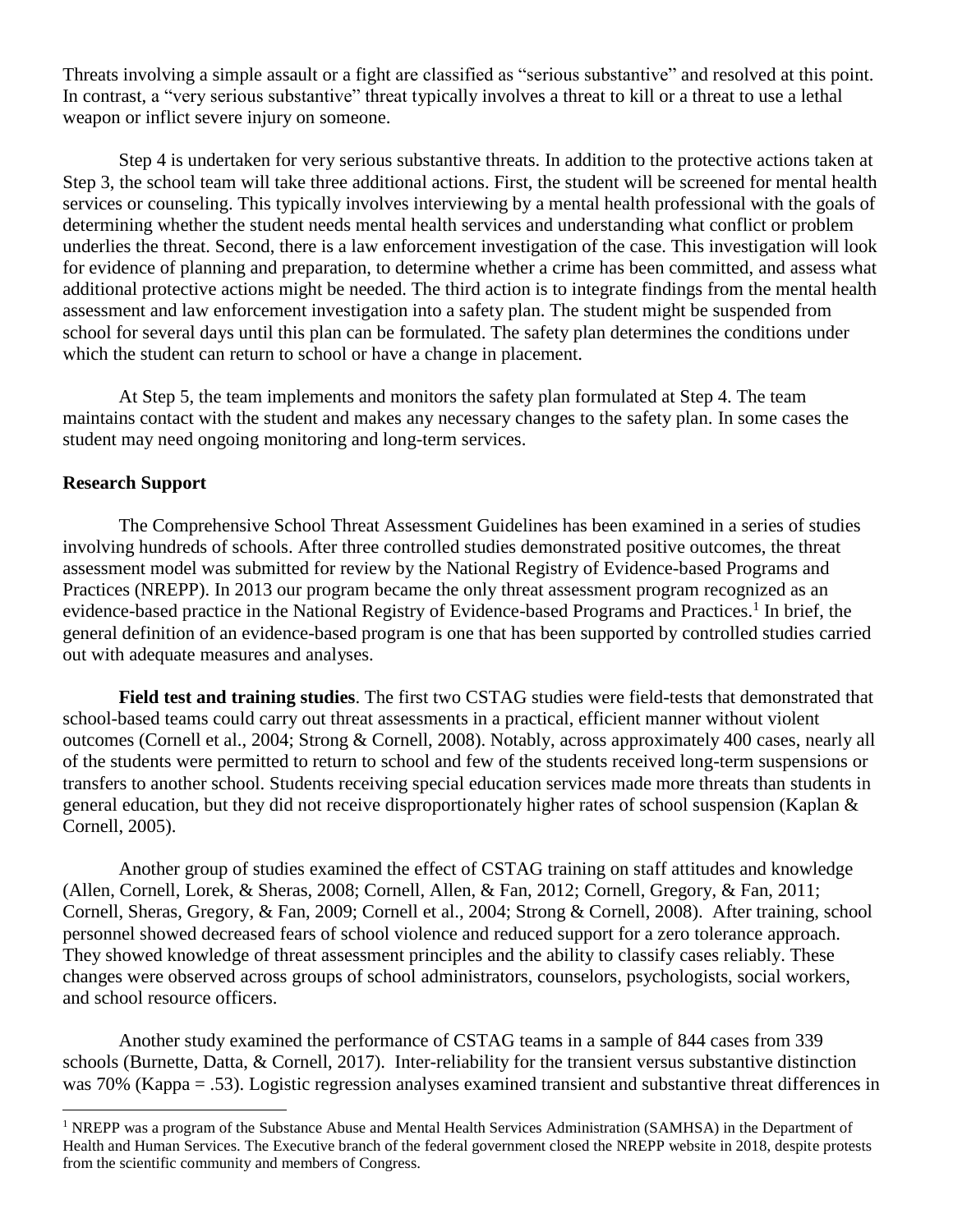threat characteristics and outcomes. Threats were more likely to be classified as substantive when they included warning behaviors (e.g., history of violence, weapon use, leakage, etc.), were made by older students, mentioned use of a bomb or a knife, and involved threats to harm self as well as others. Although only 2.5% of threats were attempted, substantive threats were 36 times more likely to be attempted than transient threats. Substantive threats were more likely to result in out-of-school suspension, change in school placement, and/or legal action. Overall, these results supported the transient/substantive distinction.

**Controlled studies**. Five controlled studies have compared schools using CSTAG to control group schools. The first controlled study was a retrospective comparison of 95 high schools reporting use of CSTAG, 131 schools reporting use of locally developed procedures, and 54 schools reporting no use of a threat assessment approach (Cornell et al., 2009). Students at schools using CSTAG reported less bullying at their school, greater willingness to seek help for bullying and threats of violence (such as a student with a gun) than students in either of the other two groups. Students in CSTAG schools reported more positive perceptions of school staff than students in control schools. School records indicated that there were onethird fewer long-term suspensions, after controlling for school size, minority composition and socioeconomic status of the student body, neighborhood violent crime, and the extent of security measures in the schools (Cornell et al., 2009).

The second controlled study demonstrated that 23 high schools using the Virginia Guidelines experienced a 50% reduction in long-term suspensions over a two-year period, whereas 26 control group schools showed no statistically significant change (Cornell, Gregory, & Fan, 2011). For bullying infractions, the control group had a slight increase, while CSTAG schools had a decline of 79%.

The third study was a randomized controlled study of 40 schools where half of the schools were randomly assigned to receive threat assessment training and 20 delayed training for one year and served as a control group (Cornell, Allen, & Fan, 2012). During one school year, there were 201 students identified as making threats of violence (approximately half in each group). The critical issue was how schools authorities would respond to these threats and the extent to which they would rely on school suspension or transfer as a response. Compared with control students, students in CSTAG schools were approximately four times more likely to receive counseling services and two-and-a-half times more likely to receive a parent conference. Notably, students in the intervention group were about one-third as likely to receive a long-term suspension and one-eighth as likely to be transferred to a different school.

Although the results of randomized controlled study were strongly supportive of the CSTAG model, there was a wide range of implementation fidelity (Cornell et al., 2012). Schools that more closely complied with the CSTAG model achieved more positive results than schools that followed it less closely.

The fourth study examined suspension rates in secondary schools that had adopted CSTAG across the state of Virginia (JustChildren and Cornell, 2013). Among Virginia's 663 secondary schools (middle, high, or combined schools), the 398 schools that used the Virginia Guidelines recorded 15% fewer short-term suspensions and 25% fewer long-term suspensions per year than the other 265 schools. This study was particularly concerned with the racial disparity between black and white students, since black students across all schools were twice as likely as white students to be suspended from school. A noteworthy finding was that short-term and long-term suspension rates were lower for both white and black students in schools using the Virginia Guidelines, and the lower rate for black students substantially reduced the racial disparity in long-term suspensions.

The fifth study compared 166 middle schools using the CSTAG model to 47 middle schools using either an alternative model or 119 middle schools using no threat assessment approach (Nekvasil & Cornell, 2015). The number of years a school used the CSTAG model was associated with lower long-term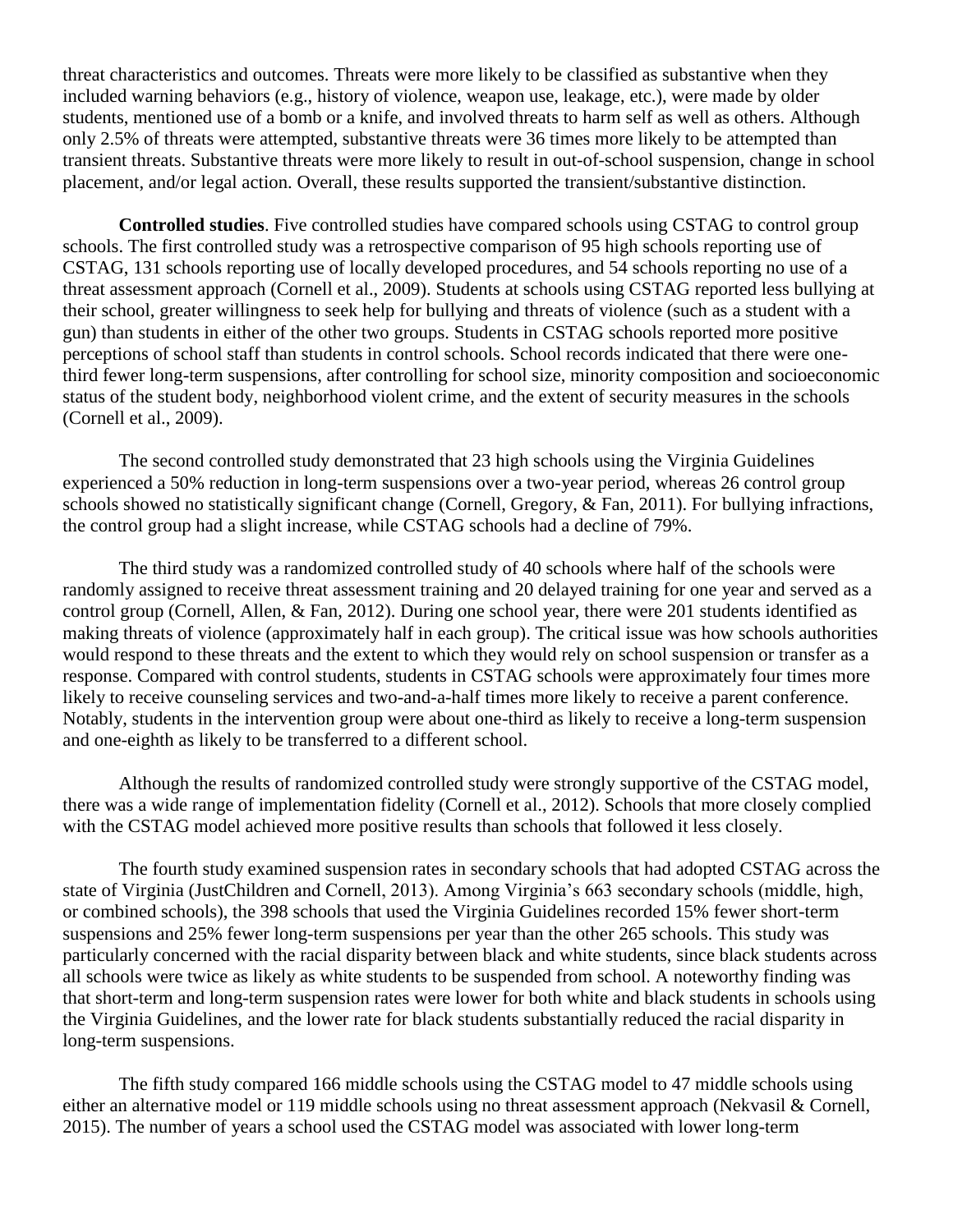suspension rates, lower levels of general victimization, higher student reports of fairer discipline, and higher teacher perceptions of school safety.

# **Distinguishing Features**

Many schools have developed their own threat assessment model, typically based on general principles derived from the Secret Service and Department of Education reports (Fein et al., 2002). There are several books describing student threat assessment that also outline general principles of threat assessment and some assessment procedures (McCann, 2002; Mohandie, 2014; Van Dreal, 2011). However, *we were unable to locate any alternative models of threat assessment that are supported by controlled studies*. There is little research on other models of threat assessment. One exception is the German NETWASS program, which was based in part on the CSTAG model (Leuschner et al., 2017).

There are at least five features of CSTAG that distinguish it from other identified models of threat assessment:

- 1) CSTAG has a detailed, 145-page manual with explicit instructions and a decision-tree.
- 2) CSTAG introduces the concepts of transient and substantive threats as a critical distinction in conducting every threat assessment.
- 3) Training for multidisciplinary teams is standardized in an interactive workshop that has been evaluated in several studies.
- 4) CSTAG emphasizes a flexible, non-punitive approach that discourages the use of school suspension in most cases and gives educators an alternative to zero tolerance practices.
- 5) A comprehensive mental health assessment is described in the manual and reserved for the most serious cases.

Threat assessment should be considered one component of a comprehensive approach to maintaining a safe school (Osher, Dwyer, & Jackson, 2004). Threat assessment identifies students who may be in need of additional services, as well as more general problems in the school environment—such as bullying—that merit focused attention. Wilson, Lipsey, and Derzon (2003) reviewed 221 studies of school-based interventions for aggressive or disruptive behavior by students, and found that well-implemented demonstration programs are highly effective.

The foundation for a safe school rests on the creation of a caring community where students feel safe and secure (Catalano et al., 2004). Safety and security derive from two conditions: (1) an orderly, predictable environment where school staff provide consistent, reliable supervision and discipline; and (2) a school climate where students feel connected to the school and supported by their teachers and other school staff. A balance of structure and support is essential, and requires an organized, schoolwide approach (Mayer, 1995; Sprague et al., 2002; Sugai et al., 2000). The good news is that there *are* effective programs and approaches, and threat assessment can help school authorities to use them more efficiently by identifying student conflicts and problems before they lead to violence.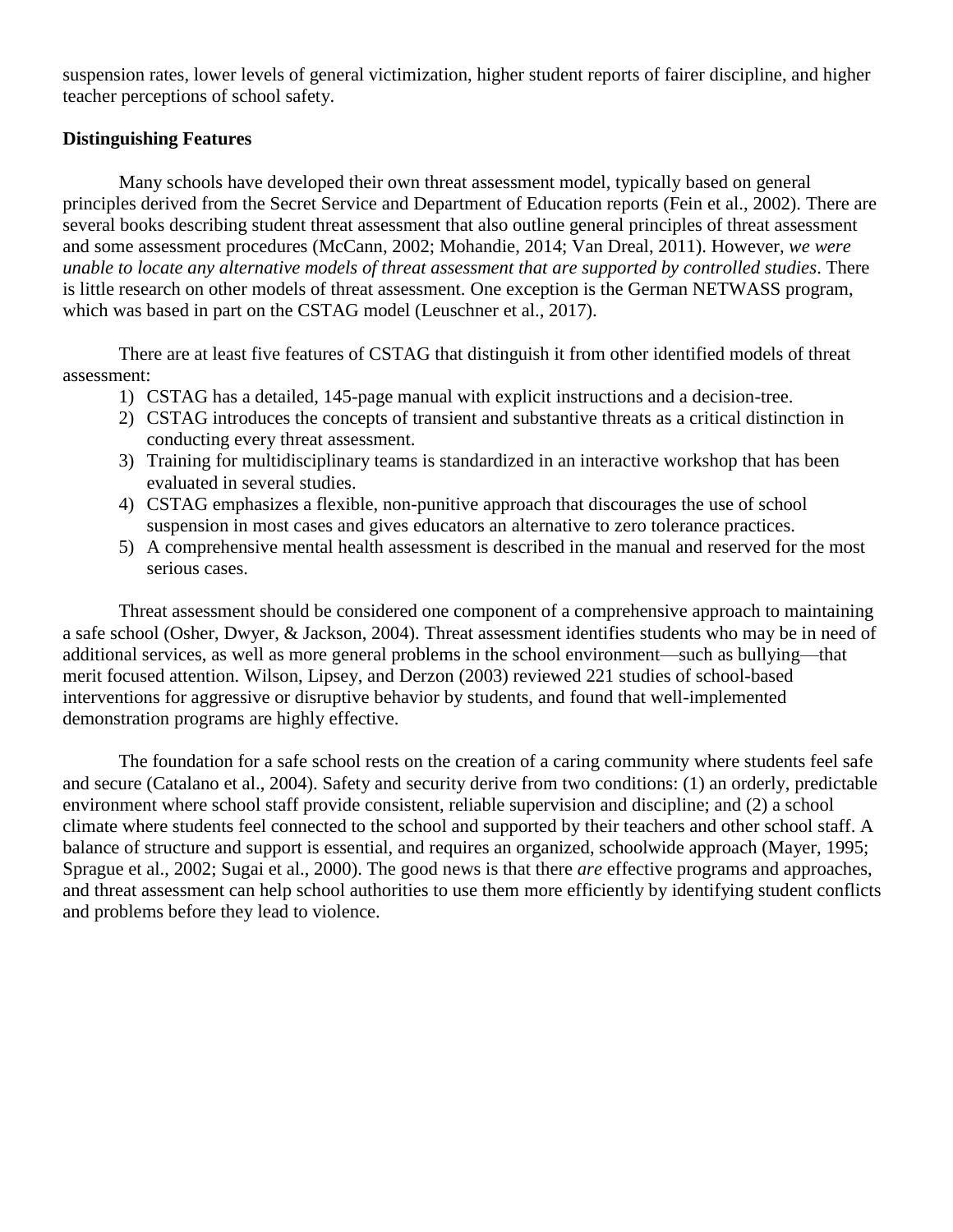#### **References**

- Allen, K., Cornell, D., Lorek, E., & Sheras, P. (2008). Response of school personnel to student threat assessment training. *School Effectiveness and School Improvement*, *19*, 319-332.
- Associated Press (2006a). *Candidate proposes using textbooks as shields*. Retrieved Nov. 12, 2006, from http://www.cnn.com/2006/EDUCATION/10/20/school.shootings.textbooks. ap/index.html

Associated Press (2006b). *Wisconsin lawmaker urges arming teachers*. Retrieved Nov. 12, 2006, from http://www.usatoday.com/news/nation/2006-10-05-arming-teachers\_x.htm

Burnette, A. G., Datta, P., & Cornell, D. (2017). The distinction between transient and substantive threats. *Journal of Threat Assessment and Management, 5*, 4-20.

Brener, N., Lowry, R., Barrios, L., Simon, T., & Eaton, D. (2004). Violence-Related Behaviors Among High School Students --- United States, 1991—2003. *Morbidity and Mortality Weekly Report*, *53*, 651-55.

Catalano, R.F., Berglund, M.L., Ryan, J.A.M., Lonczak, H.S., & Hawkins, J.D. (2004). Positive youth development in the United States: Research findings on evaluations of positive youth development programs. *Annals of the Academy of Political and Social Science, 591,* 98-124.

- Cornell, D. (2006). *School violence: Fears versus facts*. Mahwah, NJ: Lawrence Erlbaum.
- Cornell, D., Allen, K., & Fan, X. (2012). A randomized controlled study of the Virginia Student Threat Assessment Guidelines in grades K-12. *School Psychology Review, 41*, 100-115.

Cornell, D. G., Gregory, A., & Fan, X. (2011). Reductions in long-term suspensions following adoption of the Virginia Student Threat Assessment Guidelines. *NASSP Bulletin, 95*, 175-194.

- Cornell, D. & Sheras, P. (2006). *Guidelines for responding to student threats of violence*. Longmont, CO: Sopris West.
- Cornell, D., Sheras, P., Gregory, A., & Fan, X. (2009). A retrospective study of school safety conditions in high schools using the Virginia Threat Assessment Guidelines versus alternative approaches. *School Psychology Quarterly, 24*, 119-129.
- Cornell, D., Sheras, P., Gregory, A., & Fan, X. (2009). A retrospective study of school safety conditions in high schools using the Virginia Threat Assessment Guidelines versus alternative approaches. *School Psychology Quarterly, 24*, 119-129. doi: 10.1037/a0016182
- Cornell, D., Sheras, P., Kaplan, S., Levy-Elkon, A., McConville, D. McKnight, L., & Posey, J. (2004a). Guidelines for responding to student threats of violence: Field test of a threat assessment approach. In M. J. Furlong, P. M. Bates, D. C., Smith, & P. M. Kingery, P.M. (Eds.), *Appraisal and prediction of school violence: Methods, issues and contents* (pp. 11-36). Hauppauge, NY: Nova Science Publishers.
- Cornell, D., Sheras, P. Kaplan, S., McConville, D., Douglass, J., Elkon, A., McKnight, L., Branson, C., & Cole, J. (2004b). Guidelines for student threat assessment: Field-test findings. *School Psychology Review, 33*, 527-546.

Fein, R.A., & Vossekuil, F. (1998). *Protective intelligence and threat assessment investigations: A guide for state and local law enforcement officials*. U.S. Secret Service. Washington, D.C.

Fein, R., Vossekuil, B., Pollack, W., Borum, R., Modzeleski, W., & Reddy, M. (2002). *Threat assessment in schools: A guide to managing threatening situations and to creating safe school climates.* Washington, DC: U.S. Secret Service and Department of Education.

- JustChildren & Cornell, D. (2013). Prevention v. punishment: Threat assessment, school suspensions, and racial disparities. Charlottesville, VA: Legal Aid Justice Center and University of Virginia Curry School of Education. Retrieved from https://www.justice4all.org/wp-content/uploads/2013/12/UVA-and-JustChildren-Report-Prevention-v.-Punishment.pdf.
- Kaplan, S., & Cornell, D. (2005). Threats of violence by students in special education. *Behavioral Disorders, 31*, 107–119.
- Leuschner, V., Fiedler, N., Schultze, M., Ahlig, N., Göbel, K. Sommer, F., Scholl, J. Cornell, D., & Scheithauer, H. (2017). Prevention of targeted school violence by responding to students' psychosocial crises: The NETWASS Program. *Child Development*, *88*, 68-82.
- Meloy, J.R., Hart, S. D., & Hoffmann, J. (2014). Threat assessment and threat management. In J. Reid Meloy & Jens Hoffmann (Eds.), *The international handbook of threat assessment*